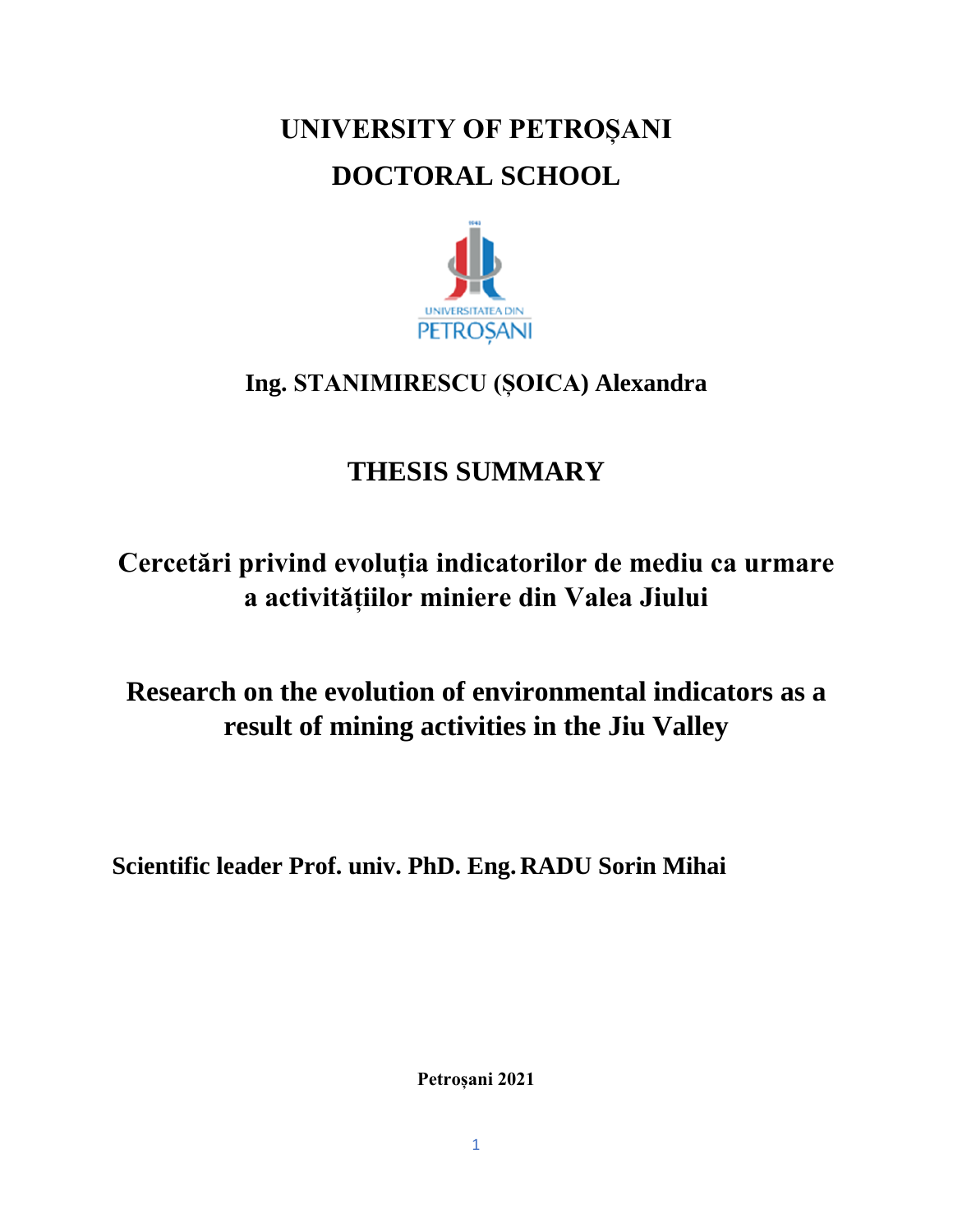#### **Content**

| <b>Introduction</b>                                                   | $\overline{4}$ |
|-----------------------------------------------------------------------|----------------|
| Chapter 1- The current study of the quality of the environment in the | 6              |
| <b>Jiu Valley basin</b>                                               |                |
| 1.1 Generalities                                                      | 6              |
| 1.2 Legal basis and monitoring standards                              | 9              |
| <b>Chapter 2 - Jiu Valley</b>                                         | 11             |
| 2.1 Location                                                          | 11             |
| 2.2 Geology                                                           | 12             |
| 2.3 Reliefsol                                                         | 13             |
| 2.4 Soil                                                              | 14             |
| 2.5 Hidrography                                                       | 15             |
| 2.6 Flora and fauna                                                   | 17             |
| 2.7 Climate                                                           | 18             |
| 2.8 Human activities, industry and tourism                            | 22             |
| Chapter 3 - Sources of environmental pollution in the Jiu Valley as a | 25             |
| result of mining activities                                           |                |
| 3.1 Air pollution                                                     | 25             |
| 3.2 Soil pollution                                                    | 26             |
| 3.3 Water pollution                                                   | 29             |
| 3.4 Noise pollution                                                   | 30             |
| 3.5 Other sources of environmental pollution                          | 30             |
| Chapter 4 - Implementation of new methods and techniques for          | 31             |
| measuring pollution indicators and comparison of results with         |                |
| measurements made by national fixed stations                          |                |
| 4.1 Measurements made by national fixed stations                      | 31             |
| 4.1.1 Nitrogen dioxide                                                | 35             |
| 4.1.2 Nitrogen oxide                                                  | 38             |
| 4.1.3 Sulfur dioxide                                                  | 41             |
| 4.1.4 Carbon monoxide                                                 | 51             |
| 4.1.5 Suspended particles                                             | 57             |
| 4.1.6 Water pH                                                        | 63             |
| 4.1.7 Water turbidity                                                 | 67             |
| 4.1.8 Soil quality                                                    | 69             |
| 4.2 Implementation of new methods and techniques for measuring        | 70             |
| pollution indicators                                                  |                |
| 4.2.1 Air quality                                                     | 82             |
| 4.2.2 Water quality                                                   | 89             |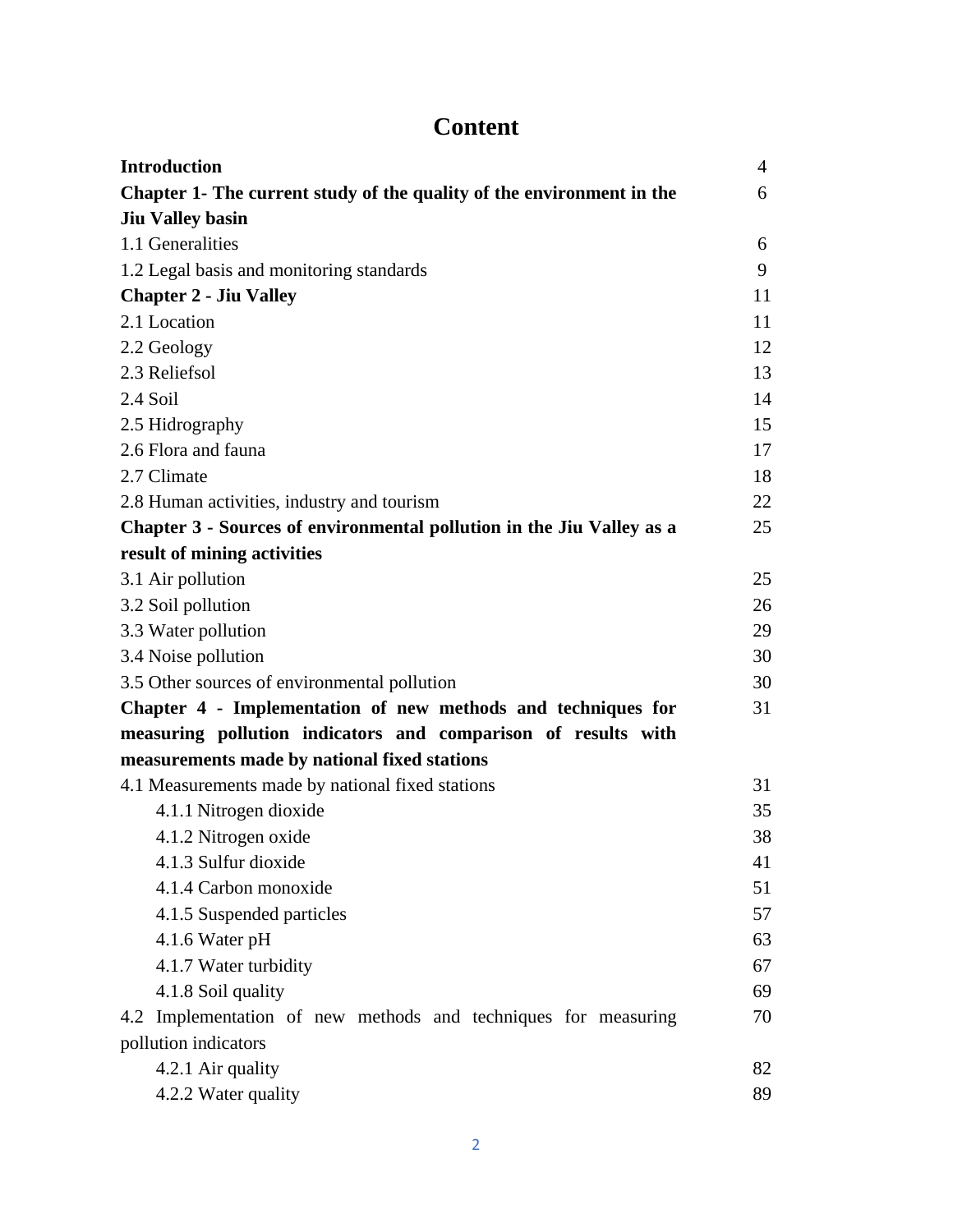| 4.2.3 Soil quality                                                         | 94  |
|----------------------------------------------------------------------------|-----|
| 4.2.4 Vibration and noise monitoring                                       | 96  |
| 4.3 Comparison of the results obtained from the records of our system with | 98  |
| the results obtained from the records of the national stations.            |     |
| Chapter 5- Synthesis of the evolution of environmental indicators          | 118 |
| measured and analyzed as a result of mining activities in the Jiu Valley   |     |
| <b>Chapter 6- Conclusions, contributions, proposals</b>                    | 126 |
|                                                                            |     |
| 6.1 Conclusions                                                            | 126 |
| 6.2 Contributions                                                          | 128 |
|                                                                            |     |
| 6.3 Proposal                                                               | 129 |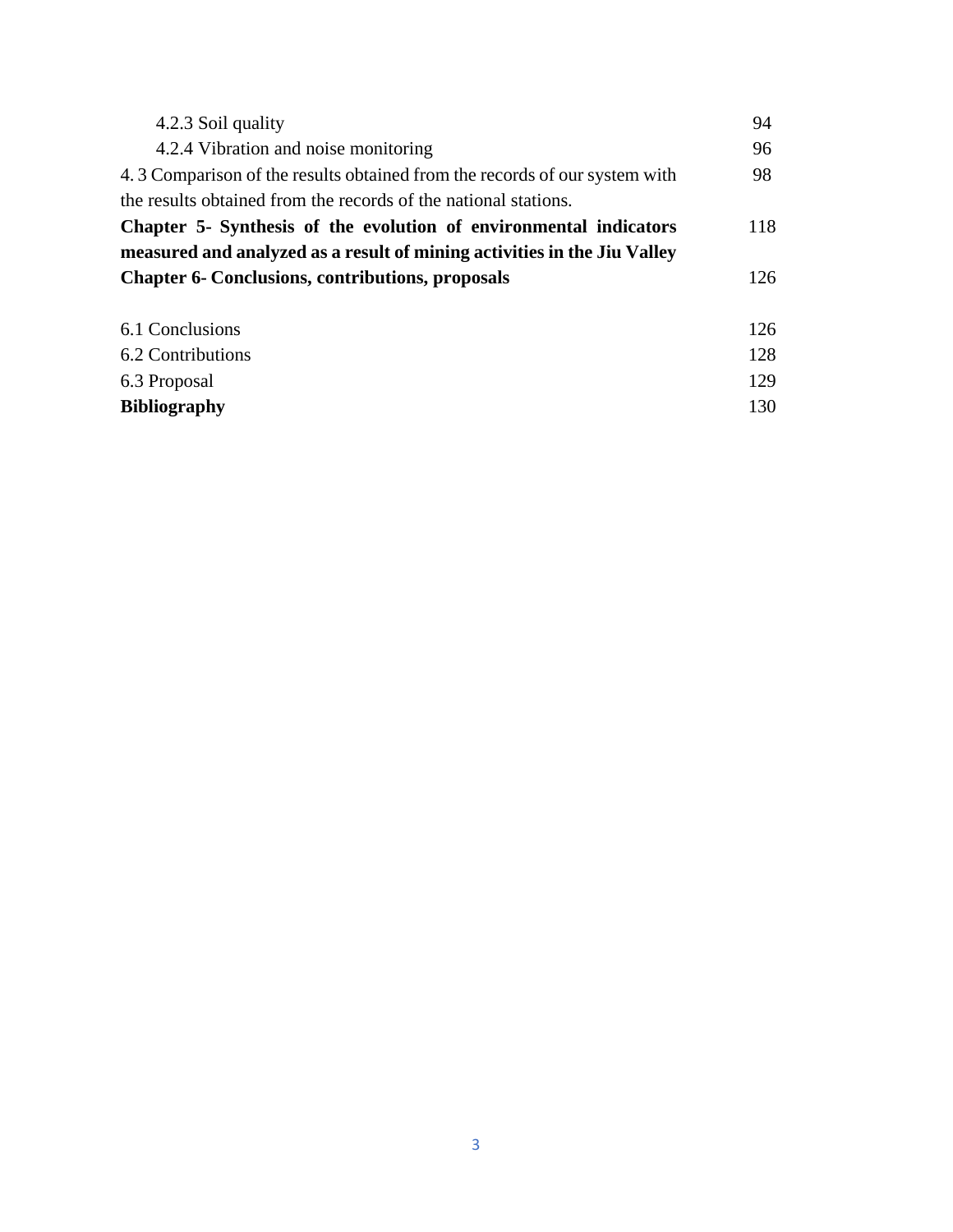#### **1. Introduction. The necessity, objectives and structure of the thesis**

It is very important in everyday life to maintain a balance between a clean environment and a high level of human health. Performing daily activities, regardless of the effects on the environment, cause a number of malfunctions between the main elements of the environment, namely air, water, soil and vegetation.

With the passage of time and the development of human society, man has become aware of the importance of maintaining a clean environment and has begun to implement actions to protect and monitor it. Thus, the knowledge and monitoring of risk factors has become one of the most important elements for maintaining the health of the population.

Environmental monitoring involves an activity based on the recording, collection and measurement of pollutants, over a period of time and in a specific space so as to ensure pollution control.

The first environmental monitoring and protection program in Europe appeared in 1972, when the UN Conference on Environmental Protection was held. That was the first step towards the implementation of environmental monitoring laws and programs.

In Romania, this program began to develop with Romania's entry into the European Union, at which time we were required to create a national system for monitoring all components of the environment.

Romania's mission is to monitor, evaluate, warn and forecast the evolution of natural elements and systems, in order to be able to intervene in a timely manner to maintain a balanced state between systems, but even if this system has taken shape and experienced a strong development, it does not yet have the capacity to provide data from anywhere in the country.

For example, in our area there is only one air quality monitoring point that is part of the national network, a point that is responsible for the entire region, but which can only determine correct readings over a distance of a few square kilometers.

The problem of the evolution of pollutants and the quality of the environment in industrial areas, and especially in areas where the main activity is coal mining, is insufficiently monitored and highlighted by state authorities.

In the Jiu Valley, the main polluting factor was the mining industry, because no matter how the extraction, storage, preparation, transport and recovery of a deposit is carried out, various chemical and physical operations are required to obtain the sterile material and the material. useful, and this activity always produces negative effects on the environment.

Whether it is air pollution with various pollutants such as nitrogen dioxide, carbon monoxide, suspended particles, or we are talking about water or soil pollution, this activity produces pollutants that affect all components of the environment.

The most important sources of pollution caused by mining are industrial wastewater, thermal power plants, fan stations, car and road traffic, tailings dumps, fuel depots, abandoned buildings, etc.

The negative effects on the environment caused by this activity are represented by a wide range, and the most obvious are: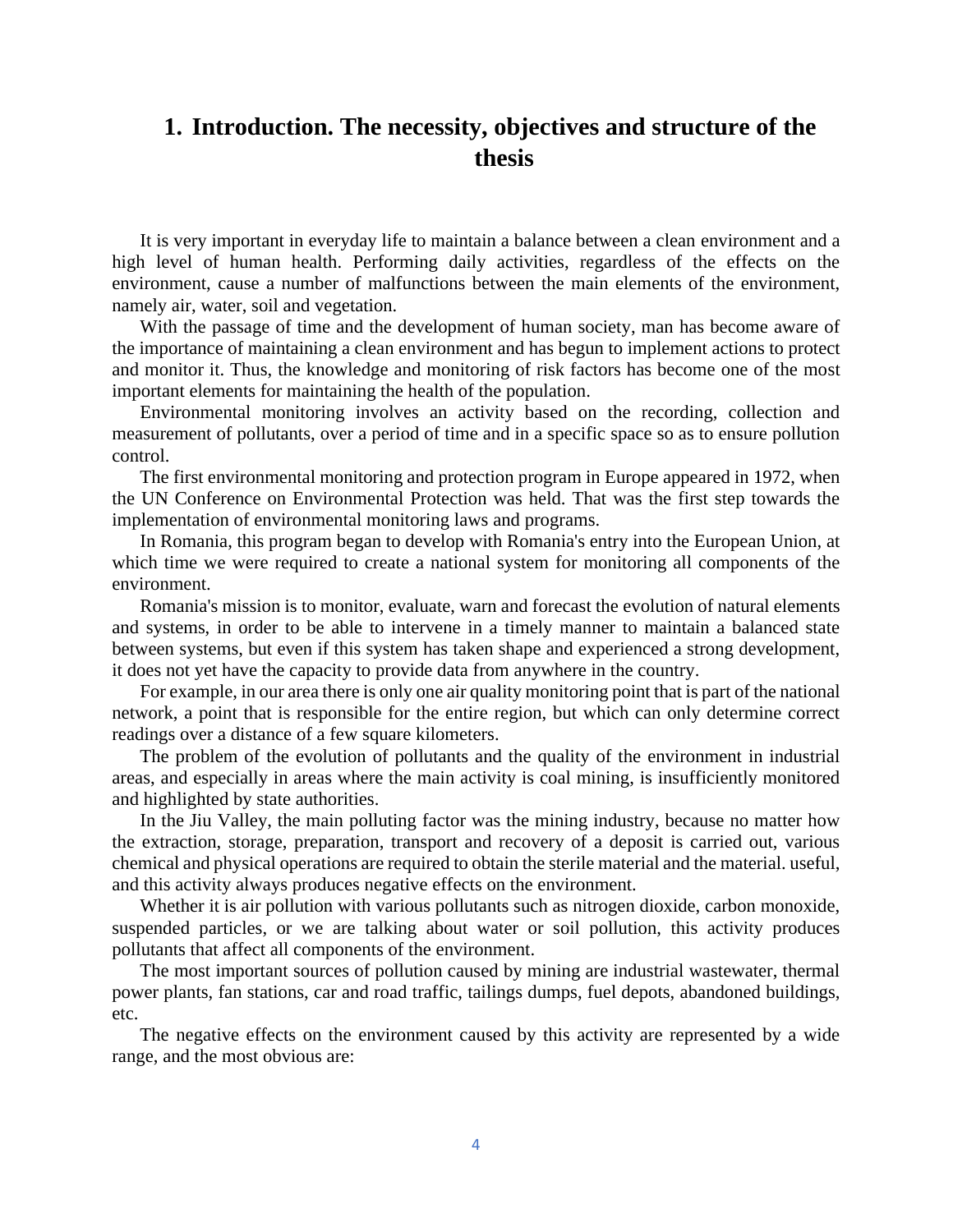• Degradation of soil and relief characterized by deterioration of the landscape, abandonment of industrial buildings, storage of toxic substances directly on the soil surface, creation of tailings dumps, creation of tailings ponds, etc.

• Water degradation is represented by their impurity, by the discharge of water used in coal purification processes, by the discharge of toxic substances directly into river waters, etc.

• Air degradation is represented by all air pollutants produced by the activities of extraction, transport, storage, processing and combustion of coal.

• Noise and vibration are represented by industrial activities, transport activities, but even some human activities.

Chemical elements, residues and waste from mining activity end up in the environment where they interact with other toxic substances, thus affecting the health of the environment, living things and humans.

This paper aims to highlight and monitor the quality of the environment in the Jiu Valley area, by implementing measurement systems adjacent to those used by national stations.

The necessity to know environmental issues in order to stop or reduce them is the central point of this thesis, because once we know all aspects of the environment, we have the opportunity to act and avoid environmental disasters.

Therefore, the necessity for research on the impact of mining activities and the presentation of clear and precise situations of pollutants in the environment of the Jiu Valley is of particular importance in terms of irreparable degradation of the environment in this area.

This paper aims to highlight and monitor the quality of the environment in the Jiu Valley area, by implementing measurement systems adjacent to those used by national stations.

The necessity to know environmental issues in order to stop or reduce them is the central point of this thesis, because once we know all aspects of the environment, we have the opportunity to act and avoid environmental disasters.

Therefore, the necessity for research on the impact of mining activities and the presentation of clear and precise situations of pollutants in the environment of the Jiu Valley is of particular importance in terms of irreparable degradation of the environment in this area.

For the realization of the paper it is very important to know the current degree of environmental indicators, because the data obtained with the help of auxiliary instruments during the three years of studies will be superimposed on the current data in order to observe the fluctuations of environmental indicators.

For our area there are very few environmental quality monitoring stations, namely one located in the Municipality of Vulcan- air quality monitoring station, station that is part of the national RNMCA monitoring network and one for water quality verification, located at the confluence of two parts of the Jiu River.

Research methods consist of taking samples from various environmental indicators, analyzing their quality to determine how they affect the environment, conducting documentation, research and specialized studies and presenting the results obtained.

In order to be able to carry out an efficient and continuous research on the environment, it was necessary to draw up an action plan that is carried out during several stages, namely:

- A planning stage;
- Identification of sources of mining pollution;
- Exact determination of monitoring and measurement points of pollutants;
- Location of complementary equipment for measuring pollutants;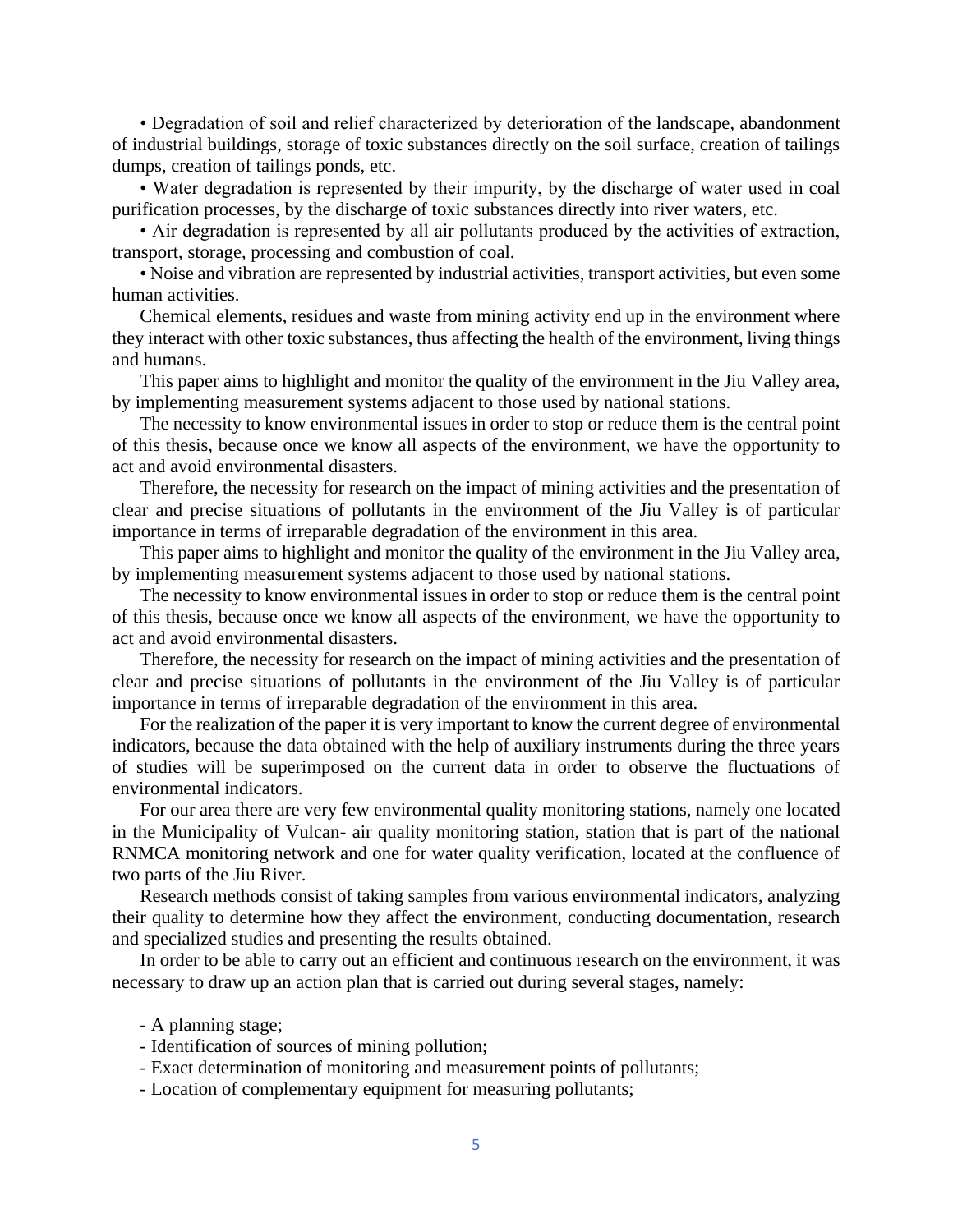- Monitoring, measuring and processing the data obtained.

- A stage of evaluation of the recorded data.
- Presentation of the final report

The main objectives of this paper were to conduct research on the elements of the environment in areas affected by the mining industry using a number of less used tools.

These tools have been chosen to be able to provide quality data at a low cost, to be used by anyone to compare the results obtained with data recorded by national stations using approved modules and elements, at a high cost and not accessible to the general public.

During the three years of studies, we monitored, processed and stored data on the main environmental pollutants, data taken from both the system and the national stations.

#### **2. Synthesis of the doctoral thesis**

The doctoral thesis is structured in 6 chapters and is extended to 131 pages that gather the results of scientific research. The obtained results are found in 49 tables with new and original data and information, respectively 53 graphical representations (diagrams, drawings, images) and 6 mathematical relations and formulas. The doctoral thesis presents the results of the documentation process, of the elements of conception and development of the theoretical and applied research necessary for solving the approached topic, presenting the results obtained in a clear and concise manner.

**Chapter 1**, entitled **"The current study of environmental quality in the Jiu Valley basin"**, presents the history and evolution of environmental pollution from ancient times, to the present day, both throughout the country and in the Jiu Valley. Thus, in this area, the main activity is coal mining, the environment is affected by the pollutants caused by this industry. The most important sources of pollution caused by mining are fan stations, industrial waters, thermal power plants, car and road traffic, tailings dumps, fuel depots, abandoned buildings, etc.

**Chapter 2**, entitled **"Jiu Valley",** provides a detailed presentation of the Jiu Valley. The totality of the important geographical elements is presented, such as the geology where the antiquity and the thickness of the sedimentary elements that build the Jiu Valley are presented, the relief where all the relief forms found in our area are highlighted, the soil where its zonal character is highlighted. depending on the altitude and the bioclimatic conditions. which presents a very rare phenomenon, namely that of thermal inversion, industrial activities and tourism.

**Chapter 3**, entitled **"Sources of environmental pollution in the Jiu Valley as a result of mining activities"**, presents a detailed description of the elements, studying each element of the environment separately. The purpose is to provide a detailed description and analysis of the pollutants and their sources of pollution. The analysis determined in this chapter provided a clear and concise picture of the elements of the environment.

**Chapter 4**, entitled **"Implementation of new methods and techniques for measuring pollution indicators and comparison of results with measurements made by national fixed stations",** is divided into three different parts, namely part of measurements made using national fixed stations, part of the measurements made with the help of complementary elements and part of the comparison of the obtained results.

Thus, the first part studies the specialized institution in Romania that deals with environmental issues, namely the National Agency for Environmental Protection, an institution that is subordinated to the Ministry of Environment and Climate Change. The National Agency for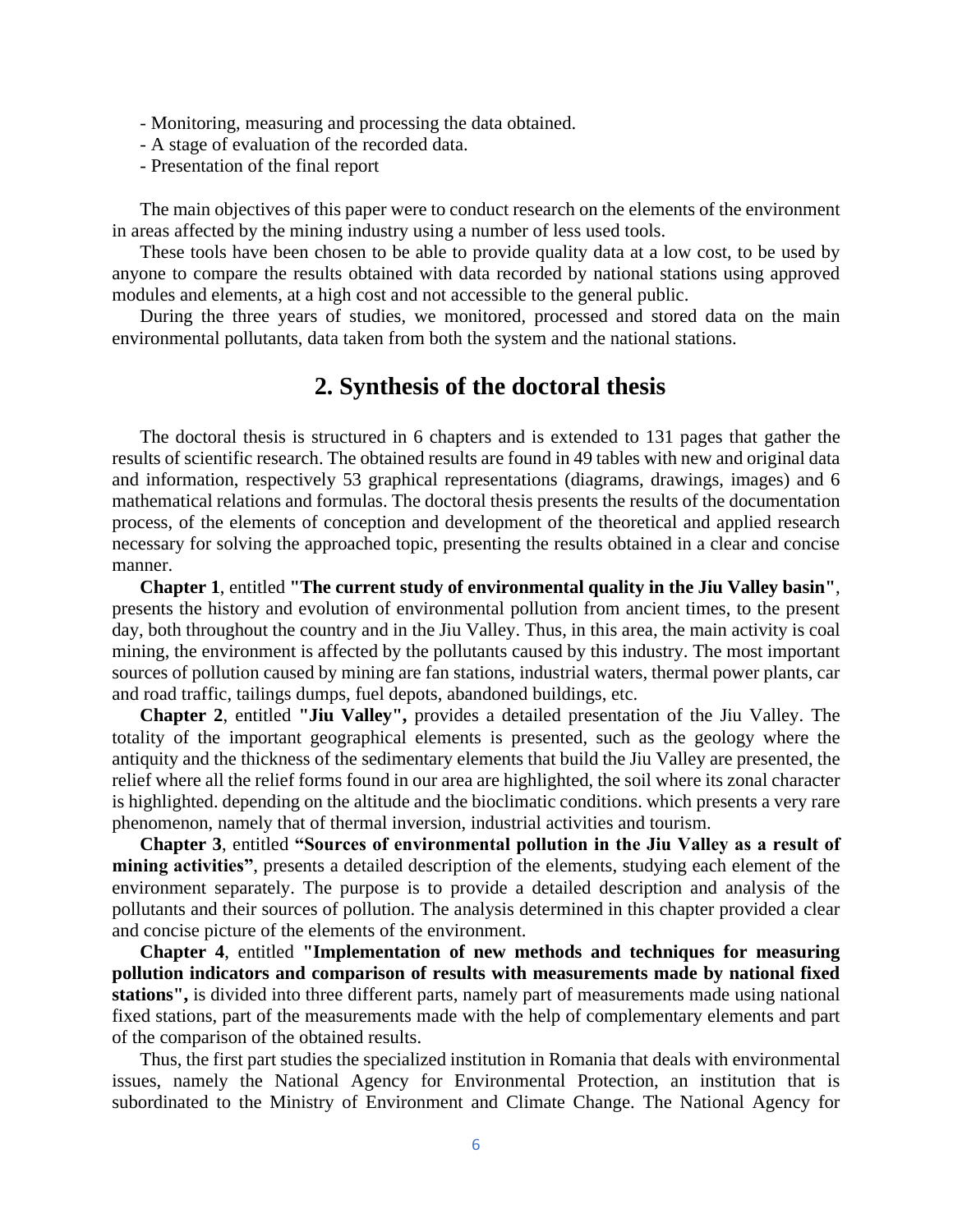Environmental Protection has put in place a number of national networks for measuring environmental quality, namely:

- air quality monitoring stations;
- water quality monitoring stations;
- soil quality measurement points;
- stations for measuring the radioactivity of the environment
- vegetation monitoring points, especially forest vegetation;
- health checkpoints for the population.

The second part presents how to create and implement new methods for measuring pollution indicators. Thus, an action plan was drawn up which was carried out over several stages in order to be able to achieve the desired monitoring system. The system is composed of a very small computer called a Raspberry Pi board, to which a series of sensors have been connected, namely:

- Sensors for measuring air quality type MQ 135
- Sensor for measuring carbon monoxide type MQ 7
- Sensor for measuring particulate matter PM10 type DSM501A
- Sensor for determining the pH of the air and soil
- Sensor for determining turbidity type SEN0189
- Noise and vibration sensor type DFR0034

In addition to the sensors that connect to the raspberry pads, we also used independent devices to measure the noise level, but also the pH level in the soil.

This chapter demonstrates the main purpose of the research, namely to demonstrate that simple tools that fit within a limited budget can provide us with accurate data on the items being monitored. Thus, we used a series of sensors and very small computers that can be purchased by anyone to create and monitor the environmental situation in the Jiu Valley.

**Chapter 5** entitled **"Synthesis of the evolution of environmental indicators measured and analyzed as a result of mining activities in the Jiu Valley",** highlights the evolution of environmental indicators studied. As we have shown in previous chapters, the monitoring of environmental elements can be done globally, regionally or locally and is represented by the collection, processing, transmission of data and production of warning messages if the pollutants exceed the limits imposed by law.

In our area, the monitoring is performed locally by the state authorities, but the monitoring is not performed on all components of the environment, and the monitoring stations located are few enough to be able to provide data with great accuracy.

I do not want to say that these stations do not provide accurate data, but as their manufacturers claim, they are of several types, and their radius is often a few kilometers, so there was a desire to analyze the components of the environment. in several points to have a clear picture of its elements.

By placing several collection and measurement points we were able to have an objective picture of several pollutants found in the environment.

The system was created in such a way as to record as many pollutants as possible, to record how they are spread and to make the most accurate and concrete measurements possible.

**Chapter 6**, entitled **"Conclusions, contributions, proposals",** presents the proposal offered by the author for determining the quality of the environment in mining areas, a proposal that